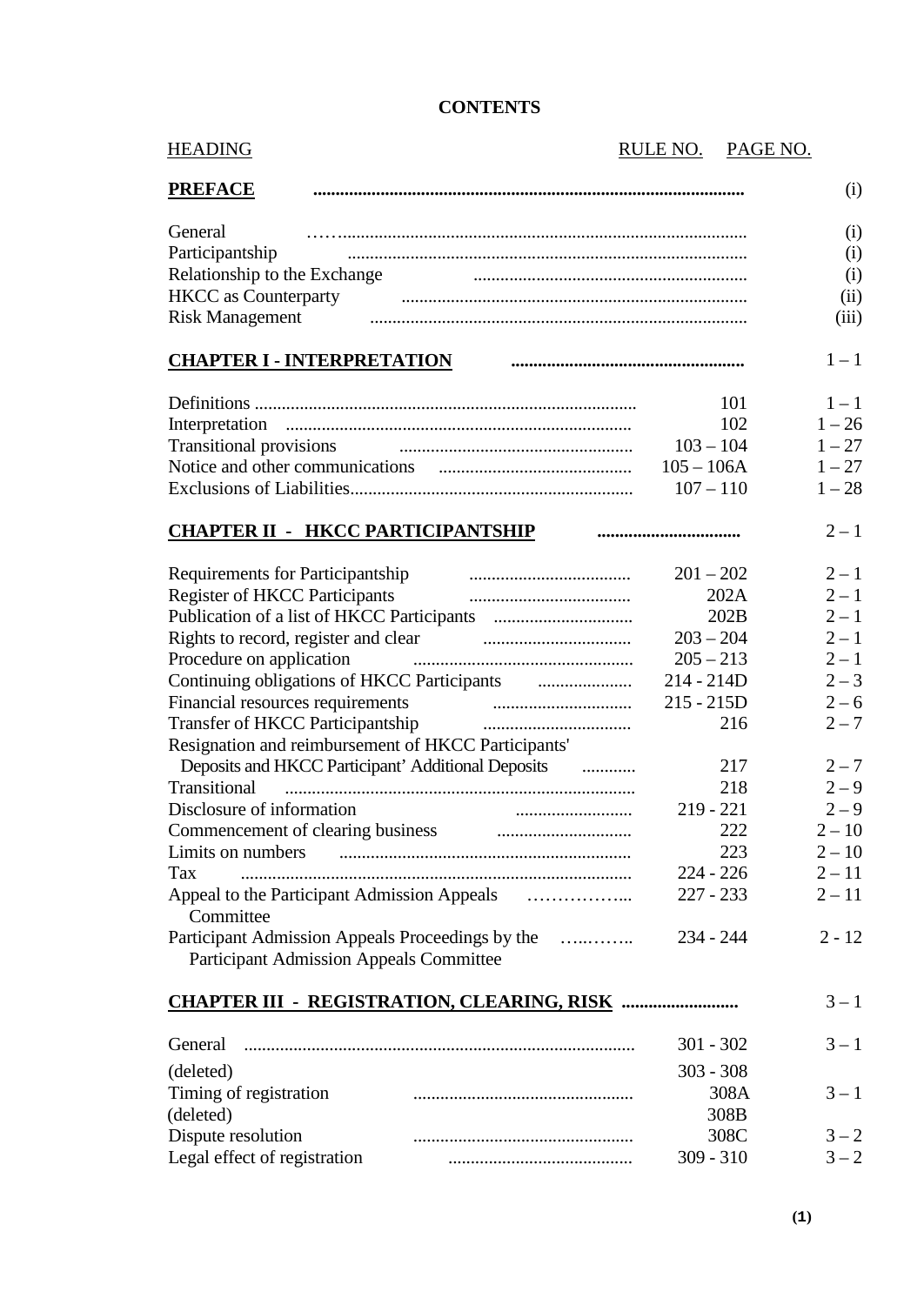| <b>HEADING</b>                                                                                                                                                                                                                       |                                     | RULE NO. PAGE NO. |          |
|--------------------------------------------------------------------------------------------------------------------------------------------------------------------------------------------------------------------------------------|-------------------------------------|-------------------|----------|
| Terms of Contracts where the Clearing House is counterparty                                                                                                                                                                          |                                     | 311               | $3 - 6$  |
|                                                                                                                                                                                                                                      |                                     | 312               | $3 - 6$  |
| Transfer of Contracts after registration <b>Francisco Contracts</b>                                                                                                                                                                  |                                     | 313               | $3 - 7$  |
|                                                                                                                                                                                                                                      |                                     | $314 - 319$       | $3 - 8$  |
|                                                                                                                                                                                                                                      |                                     | $320 - 322$       | $3 - 9$  |
|                                                                                                                                                                                                                                      |                                     |                   |          |
| <b>CHAPTER IV - CLEARING HOUSE MARGIN, VARIATION</b>                                                                                                                                                                                 |                                     |                   |          |
| <u>AND ACCOUNTS</u>                                                                                                                                                                                                                  | <b>ADJUSTMENT, COVER FOR MARGIN</b> |                   |          |
| General                                                                                                                                                                                                                              |                                     |                   | $4 - 1$  |
|                                                                                                                                                                                                                                      |                                     | 401<br>402        | $4 - 1$  |
|                                                                                                                                                                                                                                      |                                     |                   | $4 - 2$  |
| Withholding Clearing House margin <b>Constanting</b>                                                                                                                                                                                 |                                     | 403               |          |
| <b>Approved Collateral</b>                                                                                                                                                                                                           |                                     | 404               | $4 - 2$  |
| (deleted)                                                                                                                                                                                                                            |                                     | 405               |          |
| Release of margin                                                                                                                                                                                                                    | $406 - 407A$                        |                   | $4 - 3$  |
| Variation adjustment                                                                                                                                                                                                                 | $408 - 410B$                        |                   | $4 - 3$  |
| Mandatory intra-day variation adjustment                                                                                                                                                                                             |                                     |                   | $4 - 4$  |
| and margin                                                                                                                                                                                                                           |                                     | 410C              |          |
| Additional margin and intra-day variation                                                                                                                                                                                            |                                     |                   |          |
| adjustment                                                                                                                                                                                                                           |                                     | 411               | $4 - 5$  |
| Special Block Trade Margin <b>Constructs</b> Constructs and Special Block Trade Margin                                                                                                                                               |                                     | 411A              | $4 - 6$  |
| Closing Quotations<br>Ledger accounts                                                                                                                                                                                                |                                     | 412               | $4 - 6$  |
|                                                                                                                                                                                                                                      | $413 - 414$                         |                   | $4 - 7$  |
| Aggregation and set-off <b>contained a set of the contract of the set of the set of the set of the set of the set of the set of the set of the set of the set of the set of the set of the set of the set of the set of the set </b> |                                     | 415               | $4 - 7$  |
| Application of monies                                                                                                                                                                                                                | 416-416A                            |                   | $4 - 8$  |
|                                                                                                                                                                                                                                      |                                     | 417               | $4 - 9$  |
| Interest on debit balances                                                                                                                                                                                                           |                                     | 418               | $4 - 9$  |
|                                                                                                                                                                                                                                      |                                     | 419               | $4 - 9$  |
| "Client CCMS Collateral Account" dealt with separately                                                                                                                                                                               |                                     | 420               | $4 - 9$  |
| <b>CHAPTER V - LIMITS AND DEFAULTS</b>                                                                                                                                                                                               |                                     |                   | $5 - 1$  |
|                                                                                                                                                                                                                                      |                                     |                   |          |
| <b>Position limits</b>                                                                                                                                                                                                               | $501 - 506A$                        |                   | $5 - 1$  |
| Position limits at direction of Exchange<br>.                                                                                                                                                                                        |                                     | 507               | $5 - 2$  |
| Exceeding position limits<br><u> 1990 - Januari Samuel III.a (j. 1910)</u>                                                                                                                                                           |                                     | 508               | $5 - 2$  |
| Events of default                                                                                                                                                                                                                    | $509 - 509A$                        |                   | $5 - 3$  |
|                                                                                                                                                                                                                                      | $510 - 511$                         |                   | $5 - 4$  |
| Compulsory closing out, transfer, sale and settlement                                                                                                                                                                                | $512 - 515$                         |                   | $5 - 6$  |
|                                                                                                                                                                                                                                      |                                     | 515A              | $5 - 9$  |
| Circumstances giving rise to disciplinary proceedings                                                                                                                                                                                |                                     | 516               | $5 - 11$ |
| Disciplinary powers                                                                                                                                                                                                                  |                                     | 517               | $5 - 12$ |
| Effect of suspension                                                                                                                                                                                                                 |                                     | 518               | $5 - 13$ |
| Revocation and effect of revocation                                                                                                                                                                                                  |                                     | 519               | $5 - 14$ |
| Disciplinary action against an HKCC Participant                                                                                                                                                                                      | $520 - 523$                         |                   | $5 - 15$ |
| Disciplinary matters referred to the Designated<br><b>Compliance Department Staff</b>                                                                                                                                                | 524 - 528                           |                   | $5 - 16$ |
|                                                                                                                                                                                                                                      |                                     |                   |          |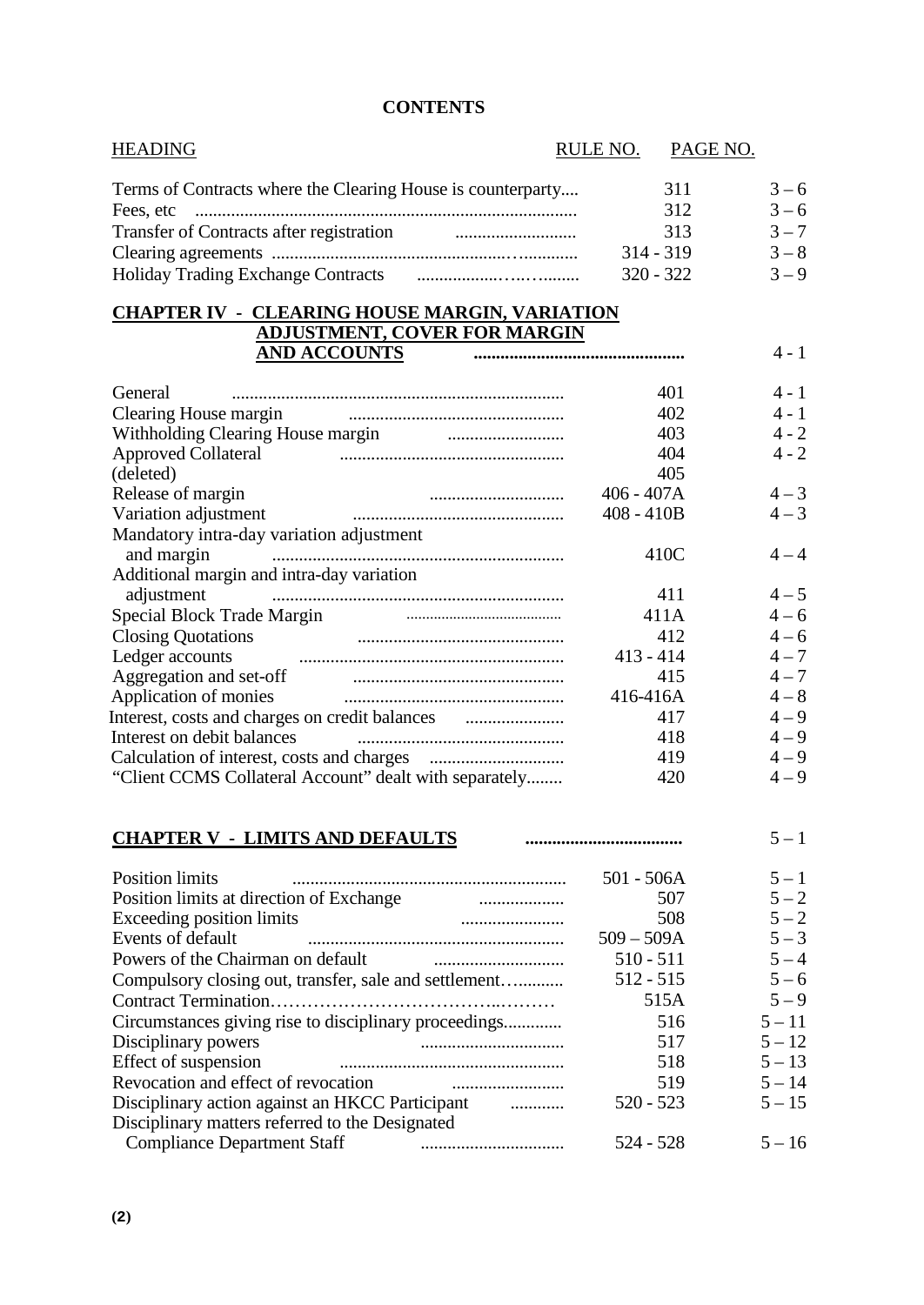| <b>HEADING</b>                                                                                                                                                                                                                     | RULE NO.     | PAGE NO. |          |
|------------------------------------------------------------------------------------------------------------------------------------------------------------------------------------------------------------------------------------|--------------|----------|----------|
| Disciplinary matters referred to the Disciplinary                                                                                                                                                                                  |              |          |          |
| Committee                                                                                                                                                                                                                          | $529 - 530$  |          | $5 - 17$ |
| Disciplinary Appeals Committee <b>Committee Committee Committee Committee</b>                                                                                                                                                      | 531 - 533    |          | $5 - 19$ |
|                                                                                                                                                                                                                                    |              |          |          |
| Appeal procedures <b>contained a manufacturer and a manufacturer</b> and a manufacturer and a manufacturer and a manufacturer and a manufacturer and a manufacturer and a manufacturer and a manufacturer and a manufacturer and a | 534 - 538    |          | $5 - 19$ |
|                                                                                                                                                                                                                                    |              | 539      | $5 - 22$ |
| Settlement                                                                                                                                                                                                                         |              | 540      | $5 - 22$ |
| Principles of natural justice                                                                                                                                                                                                      |              | 541      | $5 - 22$ |
| Liability of the Clearing House, the Exchange and a                                                                                                                                                                                |              |          |          |
| recognized exchange controller which is the                                                                                                                                                                                        |              |          | $5 - 22$ |
|                                                                                                                                                                                                                                    |              | 542      | $5 - 23$ |
| Notice of decisions                                                                                                                                                                                                                |              | 543      | $5 - 23$ |
|                                                                                                                                                                                                                                    |              | 544      | $5 - 24$ |
|                                                                                                                                                                                                                                    | 545-549      |          | $5 - 25$ |
|                                                                                                                                                                                                                                    | 550-551      |          |          |
| Calculations of Net Payments under an HKCC Failure to Pay                                                                                                                                                                          |              |          | $5 - 26$ |
|                                                                                                                                                                                                                                    | 552-554      |          |          |
| Liability of the Clearing House under an HKCC Failure to Pay                                                                                                                                                                       |              |          | $5 - 27$ |
|                                                                                                                                                                                                                                    |              | 555      |          |
| <b>CHAPTER VI - CASH SETTLEMENT, DELIVERY AND</b>                                                                                                                                                                                  |              |          | $6 - 1$  |
| Cash Settled Contracts and Physical Delivery                                                                                                                                                                                       |              |          |          |
| Contracts                                                                                                                                                                                                                          |              | 601      | $6 - 1$  |
|                                                                                                                                                                                                                                    |              |          |          |
| Cash settlement and delivery governed by Exchange                                                                                                                                                                                  |              |          |          |
| Rules, these Rules and the Clearing House<br>                                                                                                                                                                                      |              | 602      | $6 - 1$  |
| Procedures                                                                                                                                                                                                                         |              |          |          |
| Rights of the Clearing House against an HKCC Participant                                                                                                                                                                           |              |          |          |
|                                                                                                                                                                                                                                    |              | 602A     | $6 - 1$  |
| Assignment process                                                                                                                                                                                                                 | $603 - 605A$ |          | $6 - 3$  |
| Information regarding an HKCC Participant's                                                                                                                                                                                        |              |          |          |
| delivery obligations<br>                                                                                                                                                                                                           |              | 606      | $6 - 3$  |
| Open positions of a Non-delivery HKCC Participant                                                                                                                                                                                  |              |          |          |
| under a Physically Settled Metal Futures Contract<br>.                                                                                                                                                                             |              | 606A     | $6 - 3$  |
| Action of the Clearing House against a Non-delivery                                                                                                                                                                                |              |          |          |
| HKCC Participant under a Physically Settled Metal                                                                                                                                                                                  |              |          |          |
| <b>Futures Contract</b><br>                                                                                                                                                                                                        |              | 606B     | $6 - 3$  |
| Failure to comply with delivery and/or payment                                                                                                                                                                                     |              |          |          |
| obligations<br>                                                                                                                                                                                                                    | $607 - 609$  |          | $6 - 4$  |
| Rights of the Clearing House against an HKCC                                                                                                                                                                                       |              |          |          |
| Participant under a Physical Delivery Contract<br>.                                                                                                                                                                                | $610 - 611B$ |          | $6 - 5$  |
| "Exchange of futures"                                                                                                                                                                                                              |              | 612      | $6 - 6$  |
|                                                                                                                                                                                                                                    |              |          |          |
|                                                                                                                                                                                                                                    |              |          |          |
| <u>CHAPTER VII - THE RESERVE FUND AND LOSS DISTRIBUTION</u>                                                                                                                                                                        |              |          | $7 - 1$  |
|                                                                                                                                                                                                                                    |              |          |          |
| General                                                                                                                                                                                                                            |              | 701      | $7 - 1$  |
|                                                                                                                                                                                                                                    |              | 702      | $7 - 3$  |
|                                                                                                                                                                                                                                    |              |          |          |

Notify resources of Reserve Fund ............................... 703 7 – 3